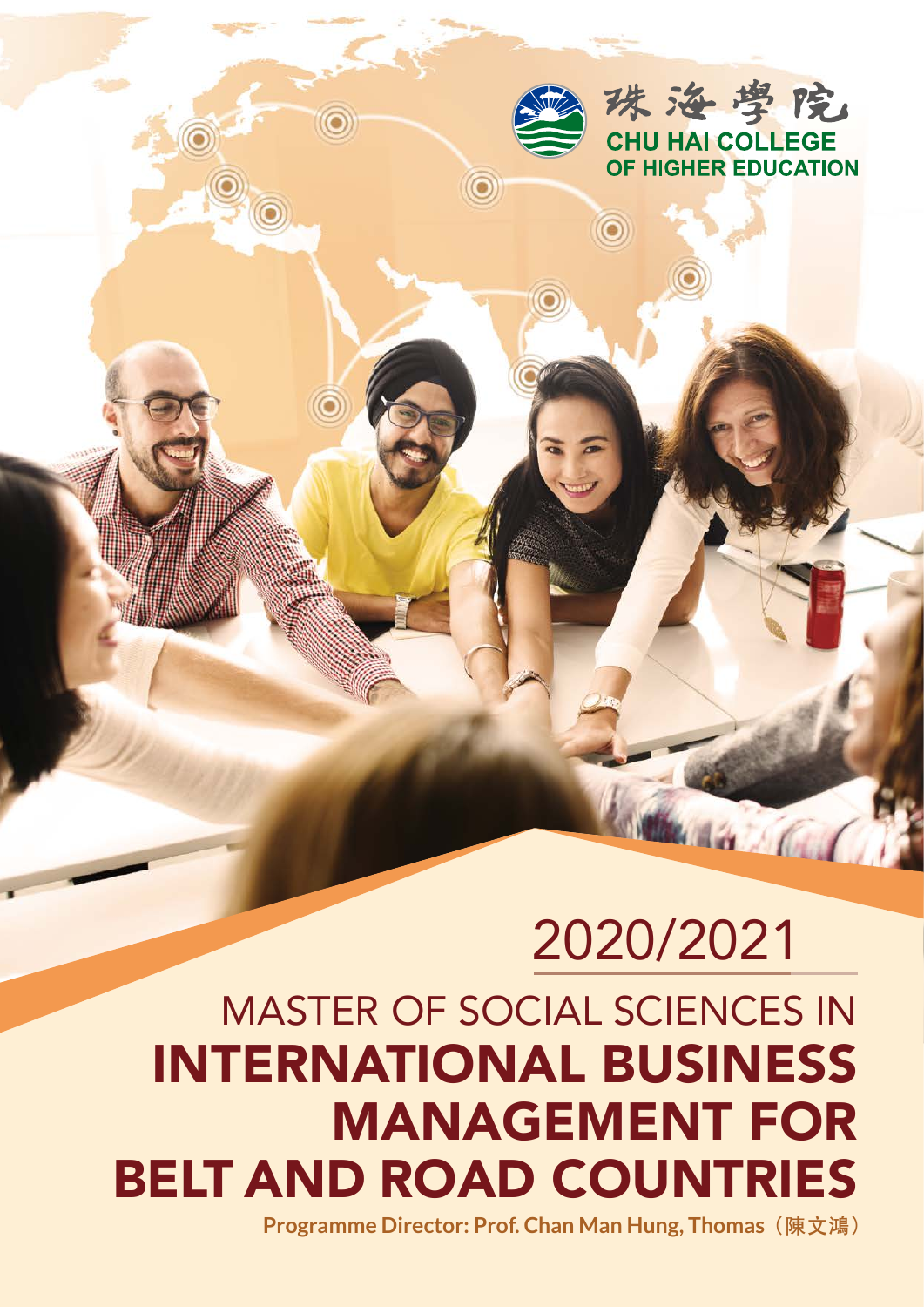#### Preamble 1

The current international politico-economic system together with the post-World War II institutions have been an outcome of the developments since the last two and three centuries. They had changed the millennia old Silk Road regime with the rise of the maritime nations of Northwestern Europe and the trans-Atlantic trade. However with the spread of industrialisation and political waves of political independence and resurgence of old nations, there has recently emerged a tendency towards restoration of the old Silk Road Regime. Asian and European countries and regional organisations have been active in rebuilding the groundwork of the restoration, and China's Belt and Road Initiative of late 2013 represents the summation of such efforts. In recent decades, the age of trans-Atlantic trade had been replaced by trans-Pacific trade, which in turn has been replaced by Asia-Europe trade. It is projected that in 10 years' time, Asia would contribute 40% of world trade, and Europe 20%, while the share of the Americas would drop to below 20%. The historical linkage between Europe and Asia would once again dominate the world scene.

The Chinese Belt and Road Initiative is changing the landscape of Eurasia, and reverting the inter-continental trade flow back to the direct route of the Silk Road through Eastern Europe from the less effective and more expensive circumventing route terminating at Northwestern maritime seaboard in Europe. The China-Europe Express trains, the Balkan Silk Road, the China-Pakistan Economic Corridor, the China- Myanmar Economic Corridor, the upgrading of the trans-Siberian railways under the Chinese initiative, as well as the non-China initiated Russia-Europe pipelines of the Nord Stream I and II and Turk stream, will definitely transform the pattern of flows and the terms of geopolitics and geoeconomics in Eurasia with implications directly and indirectly for Africa and Americas. This will be the beginning of a radical shift in global politics and economics. International rules and practices under Pax Britannica and Pax Americana would no longer apply in toto as in the previous centuries.

#### Programme Overview and Aims 2

The MSocSc in International Business Management for Belt and Road Countries is a comprehensive but also focused business learning grounded on both international theory and practices of business, but adapted to recent changes in the basic assumptions of the more restrictive Anglo-American systems, and concrete regional and local conditions and situations that are evolving under the new international regime. It aims to equip students with the essential knowledge, skill and capability to engage in international business in new and old markets in the new age.

#### **Aims of the programme:**

- To equip students with the essential knowledge and advanced skills and tools of business management and marketing that will equip them with the capabilities to engage in business with Belt and Road countries;
- To create in students an in-depth and comprehensive understanding of history and culture of Belt and Road countries as a base for their cross cultural and transcultural appreciation;
- To give students a critical understanding of the development experiences of China that drive China in both inbound and outbound trade and investment;
- To develop in students special business senses and empathy for their work in cross-cultural and transcultural settings, and to equip them with practical skills and confidence to do business (including cooperation with the locals in various forms) in various regions of Belt and Road countries;
- For students to acquire essential and specialised knowledge from an interdisciplinary approach to understand and utilise business opportunities arising from different socio-politico-economic environments and institutional regimes in different regions of the Belt and Road countries.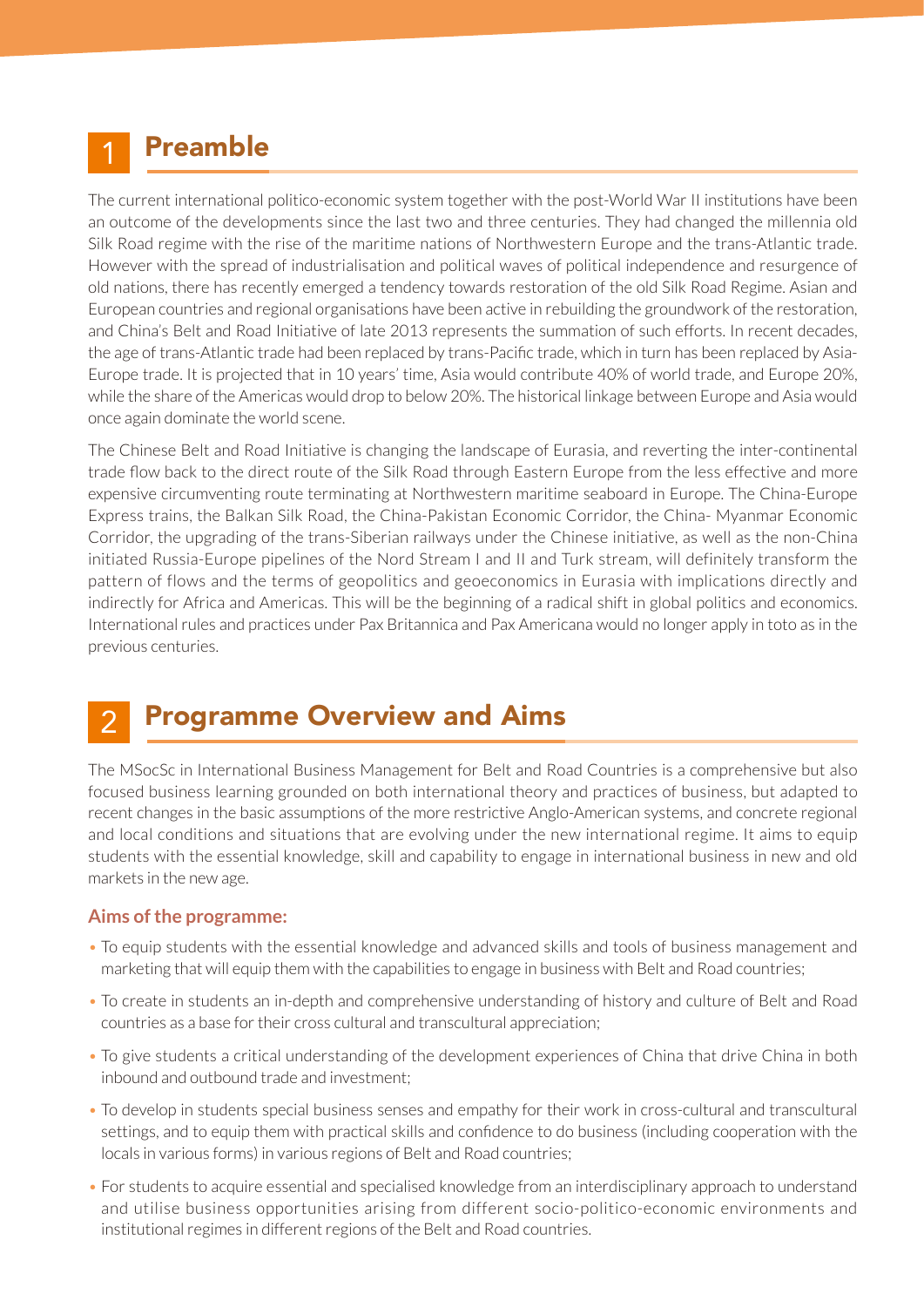

#### Programme Structure 3

The programme will comprise 30 credits dividing into core courses (3 credits each with a total of 15 credits), which are compulsory, and a pool of elective courses (3 credits each with a minimum of 15 credits required for graduation), which the students can choose from,

|                | <b>Five Core Courses</b>                                                       | <b>Credits</b>                                     |
|----------------|--------------------------------------------------------------------------------|----------------------------------------------------|
|                | International Business Management - Theory and Practices                       | 3 credits<br>each with a<br>total of 15<br>credits |
| $\overline{2}$ | International Marketing                                                        |                                                    |
| 3              | History and Culture of the Belt and Road Countries and Regions                 |                                                    |
| 4              | China's Development Experiences in the Context of the Belt and Road Initiative |                                                    |
|                | Research Methods and Methodology                                               |                                                    |

|                | <b>Five Elective Courses</b>                                                         | <b>Credits</b>                                                            |
|----------------|--------------------------------------------------------------------------------------|---------------------------------------------------------------------------|
| $\mathbf 1$    | Comparative Legal Systems - International Business Management                        | 3 credits<br>each with<br>a minimum<br>of 15<br>credits for<br>graduation |
| $\overline{2}$ | A Practitioner's Guide to International Finance                                      |                                                                           |
| 3              | International Trade and Investment                                                   |                                                                           |
| $\overline{4}$ | 10 Plus 3 - Economics and Politics of ASEAN and China, Japan and Korea               |                                                                           |
| 5              | Trade and Investment in Russia and East European Countries                           |                                                                           |
| 6              | China-Pakistan Economic Corridor - Institutional Barriers and Business Opportunities |                                                                           |
| $\overline{7}$ | Europe's Trade and Investment with Asia and China                                    |                                                                           |
| 8              | Cross-cultural Management - Regional Context                                         |                                                                           |
| 9              | Risk Management in International Business Transactions                               |                                                                           |
| 10             | <b>Multinational Enterprises</b>                                                     |                                                                           |
| 11             | Research Thesis - International Business Management (6 credits)                      |                                                                           |
| 12             | Study Tours to Selected Belt and Road Countries                                      |                                                                           |

# not every elective course will be offered every year.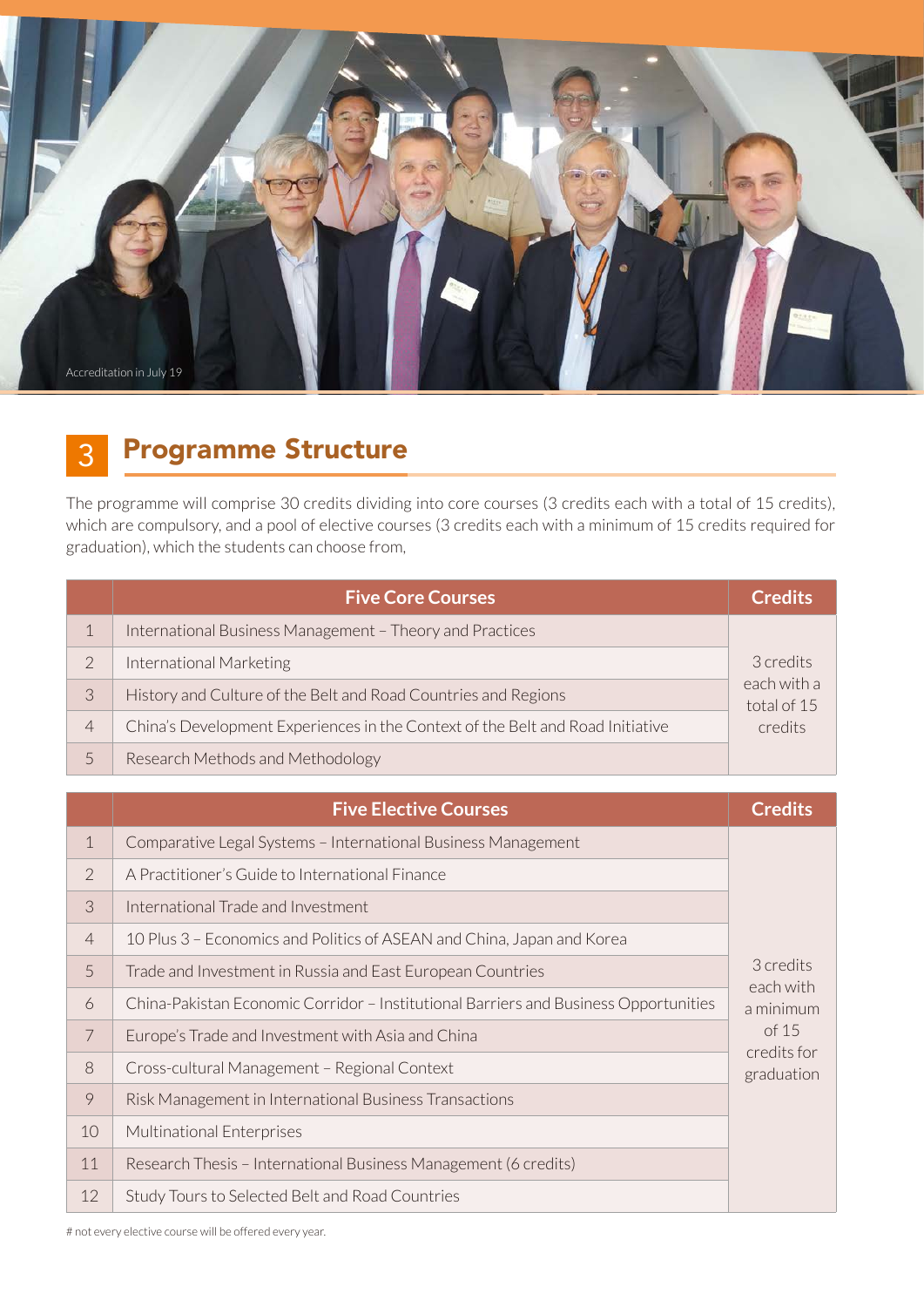English

### Teaching Staff 5

Teaching will be provided by a team of local and international professors led by the programme director, Professor Thomas Chan, Director of One Belt One Road Research Institute of the Chu Hai College of Higher Education. Overseas visiting teaching staff will include Professor Lo Dic of the School of Oriental and African Studies, University of London and Renmin University, China, Professor Sherriff Luk of Emlyon Business School, France, and distinguished professors from the Institute of International Relations, Tara Shevchenko National University of Kyiv of Ukraine including among others, Professors Oleksandr Rogach, Kseniia Smyrnova, Svitlana Andrushchenko, and Oleksandr Pidchosa.

#### Mode of Study 6

Courses are offered for full-time and part-time study.

- For full-time study, students can finish within one academic year.
- For part-time study, students can finish within two academic years. Some classes are conducted during weekends.

#### Career Prospects for Graduates 7

Graduates should be able to compete with advantages in local and overseas job markets and in international business ventures. The Belt and Road Initiative of China is now evolving into an international enterprise led by multinational and Chinese enterprises as well as many national governments along the various trade routes of the old and new Silk Road. There will be a huge demand for managers and professionals with adequate knowledge and skill background in China and non-China, and Anglo-American and non-Anglo-American business practices. This programme is the first of its kind offered in Hong Kong and overseas.

#### Admissions Requirements 8

An applicant seeking admission to this programme shall:

- hold a bachelor degree preferably in social sciences, humanities, business or law; or equivalent;
- •satisfy one of the following minimum English language requirements if the qualification obtained is from a university or institution of which the language of teaching and/or examination is not English:
	- a score of 79 in internet-based test or 550 in paper-based test of TOEFL;
	- an overall score of 6.5 in IELTS; or equivalent.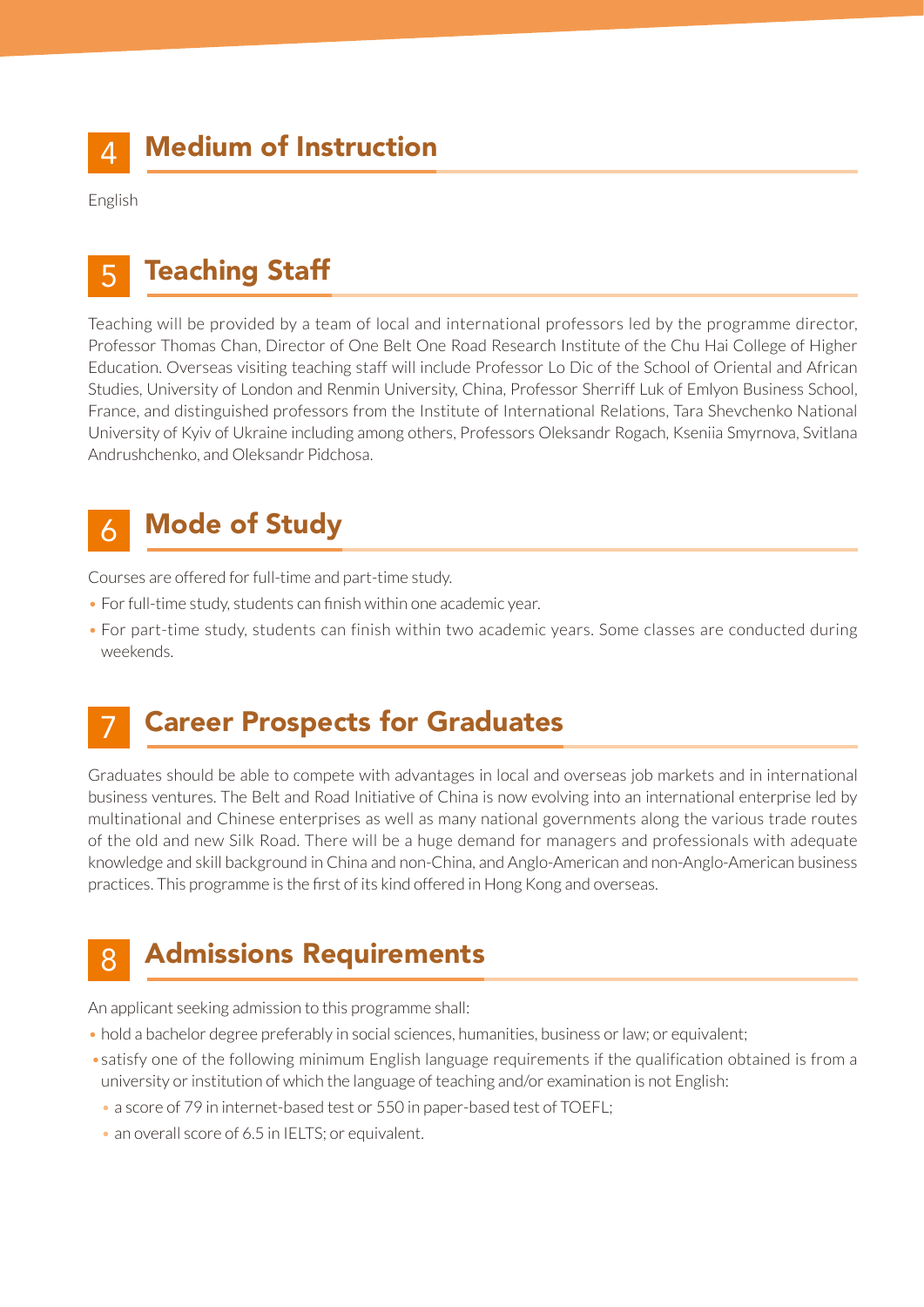#### Application Procedures 9

Applicants may apply online or submit the following documents to the Admissions Unit of the College.

Please bring along the original or a certified copy from the issuing authority of the following documents to your admissions interview for verification.

- 1. A completed application form duly signed by the applicant;
- 2. One recent photo (photo size: 1.5 inch);
- 3. Photocopy of Identity Card / Passport;
- 4. An **official transcript** or a certified copy sent directly to the Admissions Unit in a sealed envelope by the issuing university to the following address:

Admissions Unit *(MSocSc in International Business Management 2020)* Chu Hai College of Higher Education, E102, 80 Castle Peak Road, Castle Peak Bay, Tuen Mun, N.T. Hong Kong.

5. Photocopy of **Degree Certificates**^;

^Applicants who obtained degrees from universities in Mainland China are required to provide:

- a certified copy of **Degree Certificate (學位證書)** and **Graduation Diploma (畢業證書)** issued by a central unit (e.g. Registry or equivalent) of your home institution; and
- an **Online Verification Report of Higher Education Qualification Certificate (教育部學歷證書電子註冊 備案表)** issued by the CHESICC (學信網) or CDGDC (學位網) ;
- 6. The College may request for an Assessment Report from the Hong Kong Council for Accreditation of Academic & Vocational Qualifications (HKCAAVQ) on the level of qualification obtained, if necessary;
- 7. Photocopy of English Proficiency Certificate for qualifications obtained from an institution of which the medium of instruction is not English, if applicable.

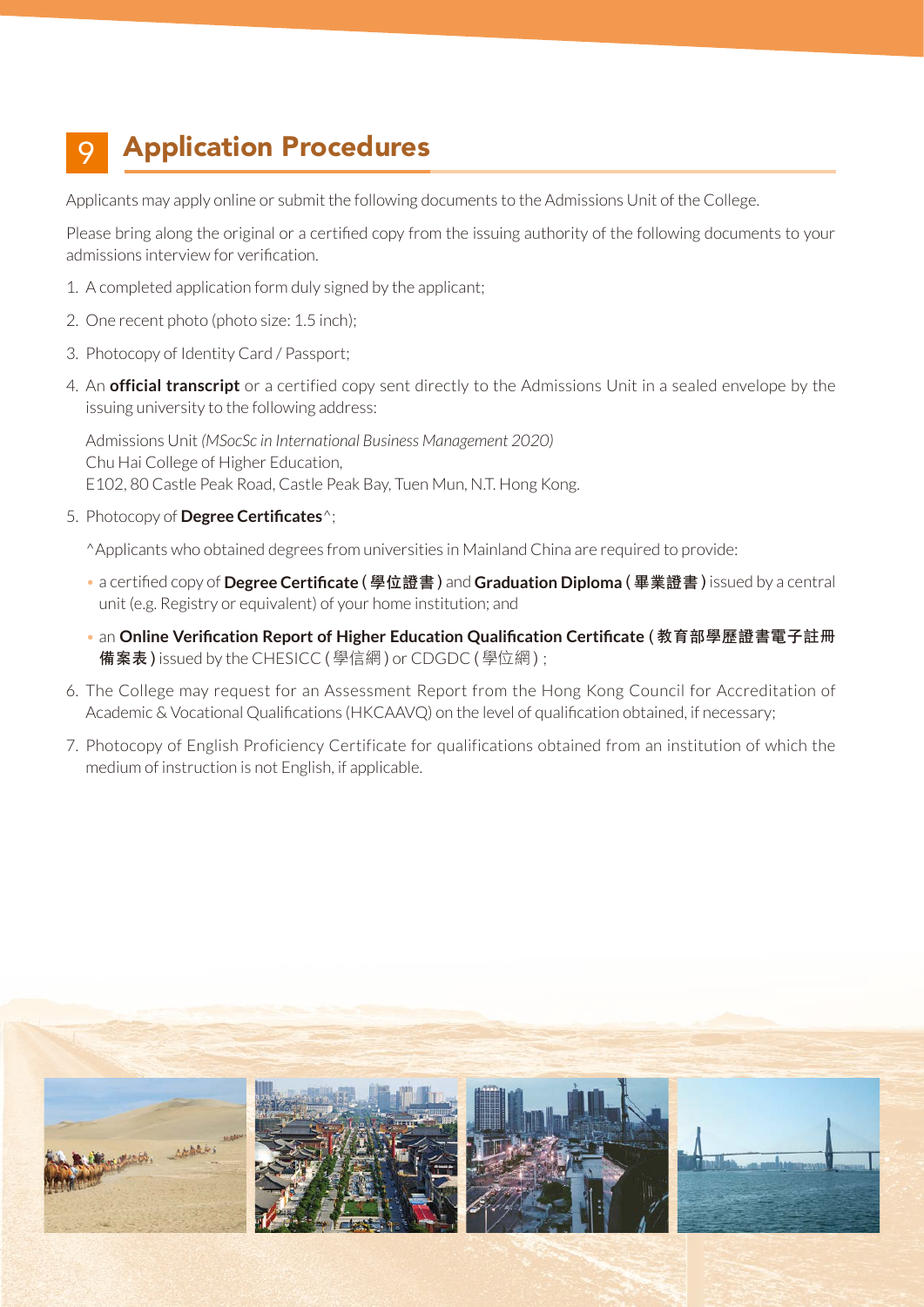## 10 **Application Fee**

A non-refundable application fee of HK\$300 for local applicants or HK\$600 for non-local applicants is required for each programme (For payment methods, please refer to the Finance Office webpage).

#### Tuition Fee 11

Full-time: The tuition fee of HK\$120,000 is payable in two instalments. Part-time: The tuition fee of HK\$120,000 is payable in four instalments over two years.

### 12 Application Deadline

Admissions for Semester 1 of 2020/21 Academic Year: Local applicants: 31 July 2020; Non-local applicants: 10 July 2020

Admissions for Semester 2 of 2020/21 Academic Year: Local applicants: 30 November 2020; Non-local applicants: 16 October 2020



Admissions Unit Tel.: 2972 7200 Email: info@chuhai.edu.hk

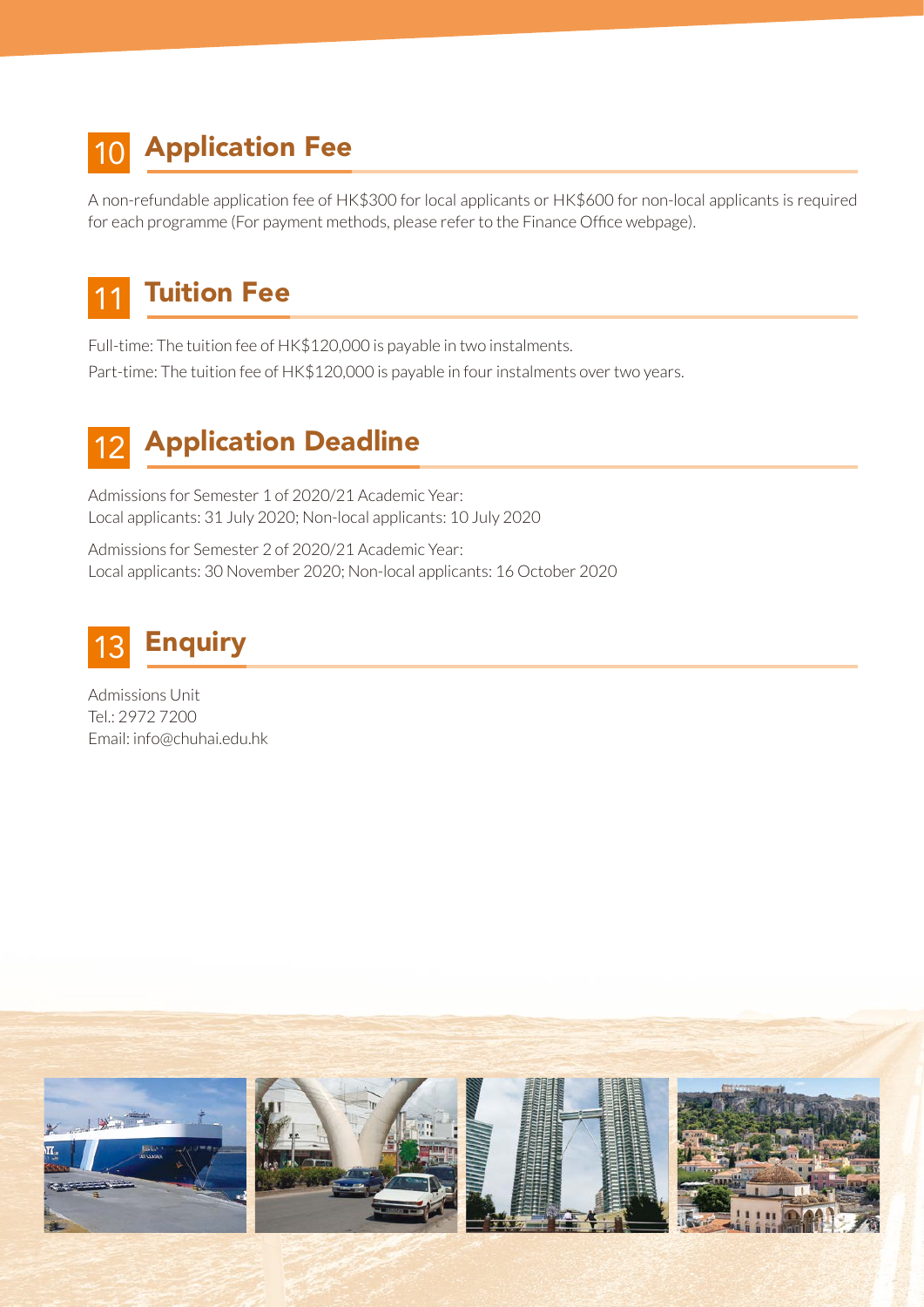

Source: https://philebersole.files.wordpress.com/2014/10/silk-road-map1.jpg